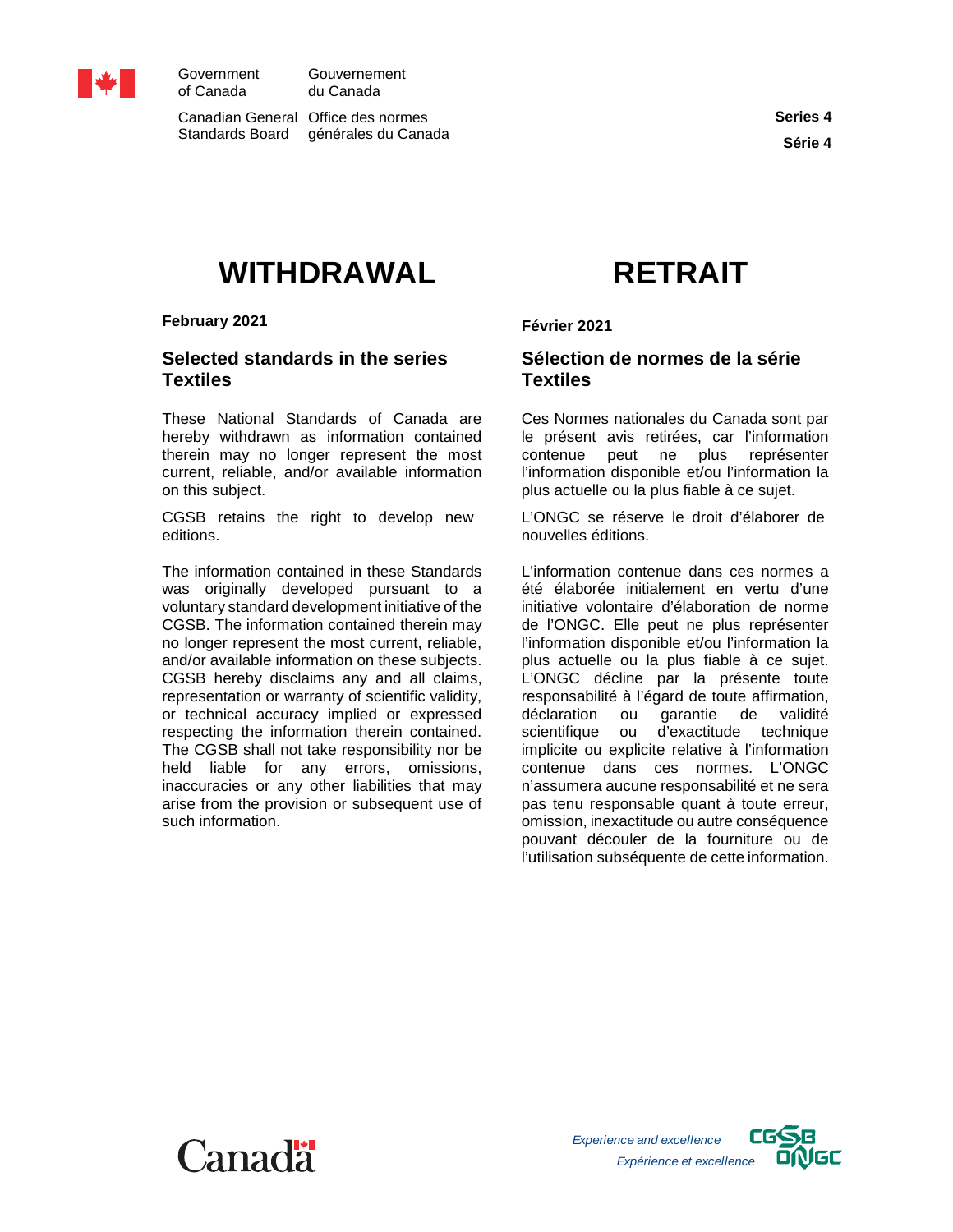Copies of withdrawn standards are available from the CGSB Sales Centre by telephone at 1-800-665-2472, by Internet at www.tpsgcpwgsc.gc.ca/ongc-cgsb/index-eng.html, by e-mail at [ncr.CGSB-ONGC@tpsgc](mailto:ncr.CGSB-ONGC@tpsgc-pwgsc.gc.ca)[pwgsc.gc.ca](mailto:ncr.CGSB-ONGC@tpsgc-pwgsc.gc.ca) or by mail at Sales Centre, Canadian General Standards Board, 140 O'Connor Street, L'Esplanade Laurier Building, Tower East, 6<sup>th</sup> Floor, Ottawa (Ontario) Canada K1A 0S5.

# **CAN/CGSB-4.2**

Textile test methods

# **No. 8.2/ISO 2061:2010, IDT**

Textiles—Determination of Twist in Yarns - Direct Counting Method (ICS 59.080.20)

# **No. 12.1**

Tearing Strength—Single-Rip Method (ICS 59.080.30)

# **No. 63.4/ISO 14184-1:2011, IDT**

Textiles—Determination of Formaldehyde— Part 1: Free and Hydrolyzed Formaldehyde (Water Extraction Method) (ICS 59.080.01)

### **No. 63.5/ISO 14184-2:2011, IDT**

Textiles—Determination of Formaldehyde— Part 2: Released Formaldehyde (Vapour Absorption Method) (ICS 59.080.01)

# **No. 75/ISO 105-A01:2010, IDT**

Textiles—Tests for Colourfastness—Part A01: General Principles of Testing (ISO 105- A01:2010, IDT) (ICS 59.080.01)

# **No. 4.175 Part 6/ISO 9092:2011**

Textiles—Nonwovens—Definition (ISO 9092:2011, IDT) (ICS 01.040.59; 59.080.30) Des copies des normes retirées peuvent être obtenues auprès du Centre des ventes de l'ONGC. Il suffit d'en faire la demande par téléphone au 1-800-665-2472, par Internet, à www.tpsgc-pwgsc.gc.ca/ongccgsb/index-fra.html, par courriel, à ncr.CGSB-ONGC@tpsgc-pwgsc.gc.ca, ou par courrier adressé au Centre des ventes, Office des normes générales du Canada, 140, rue O'Connor, Édifice L'Esplanade Laurier, Tour Est, 6<sup>e</sup> étage, Ottawa (Ontario) Canada K1A0S5.

# **CAN/CGSB-4.2**

Méthodes pour épreuves textiles

# **No. 8.2/ISO 2061:2010, IDT**

Textiles – Détermination de la torsion des fils – Méthode par comptage direct (ICS 59.080.20)

# **No. 12.1**

Résistance à la déchirure – Méthode à déchirure simple (ICS 59.080.30)

### **No. 63.4/ISO 14184-1:2011, IDT**

Textiles – Dosage du formaldéhyde – Partie 1 : Formaldéhyde libre et hydrolysé (Méthode par extraction d'eau) (ICS 59.080.01)

### **No. 63.5/ISO 14184-2:2011, IDT**

Textiles – Dosage du formaldéhyde – Partie 2 : Formaldéhyde dégagé (Méthode par absorption de vapeur) (ICS 59.080.01)

# **No. 75/ISO 105-A01:2010, IDT**

Textiles – Essais de solidité des teintures – Partie A01 : Principes généraux pour effectuer les essais (ISO 105-A01:2010, IDT) (ICS 59.080.01)

### **No. 4.175 Partie 6/ISO 9092:2011**

Textiles – Non-tissés – Définition (ISO 9092:2011, IDT) (ICS 01.040.59; 59.080.30)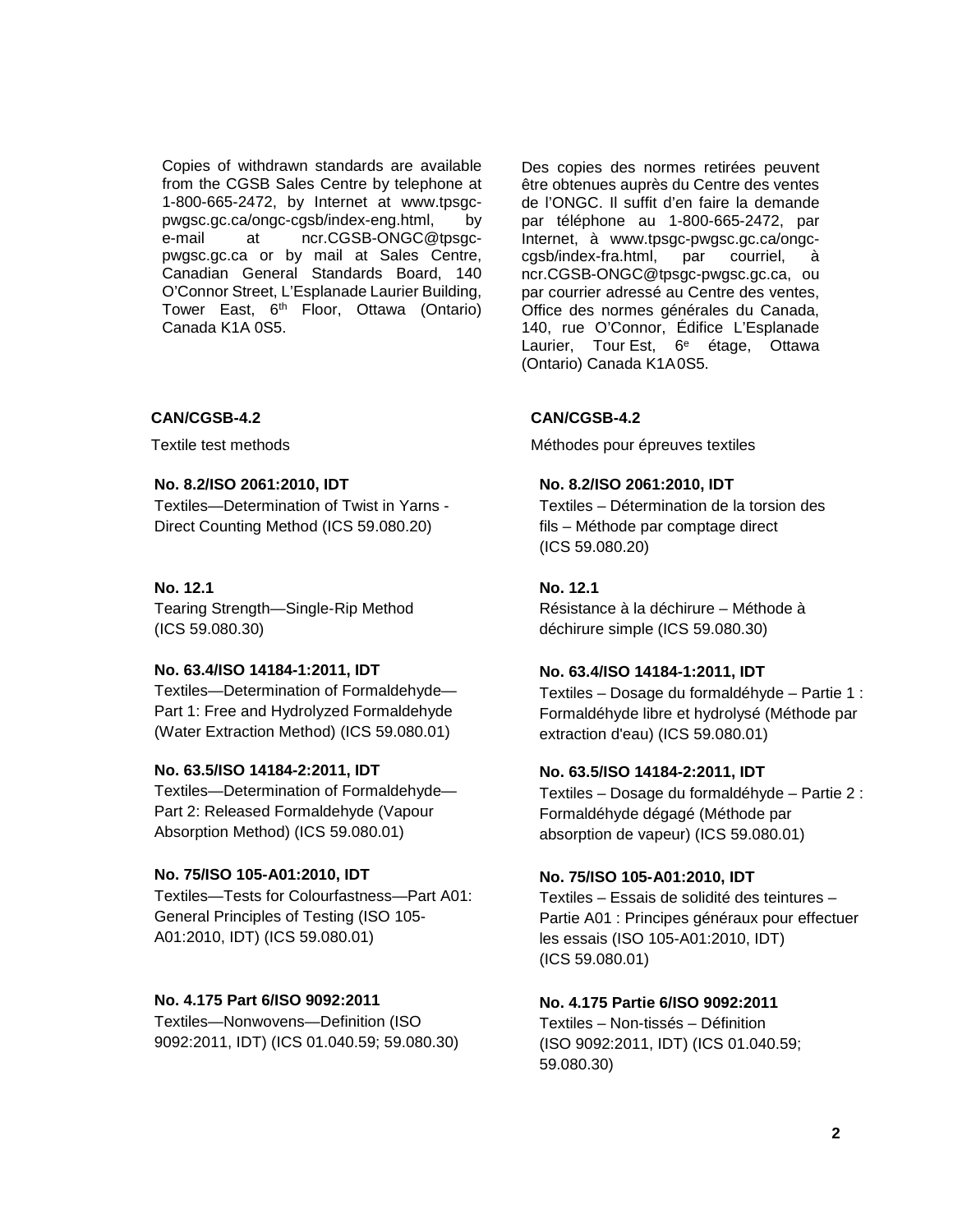

Government Gouvernement du Canada

Standards Board

of Canada

Canadian General Office des normes générales du Canada

# **CAN/CGSB-4.2 No. 12.1-2016**

Supersedes CAN/CGSB-4.2 No. 12.1-M90

# **National Standard of Canada**

# **Textile test methods Tearing strength – Single-rip method** Strength - Single-rip method

**Canadian General Standards Board**



**Standards Council of Canada** Conseil canadien des normes



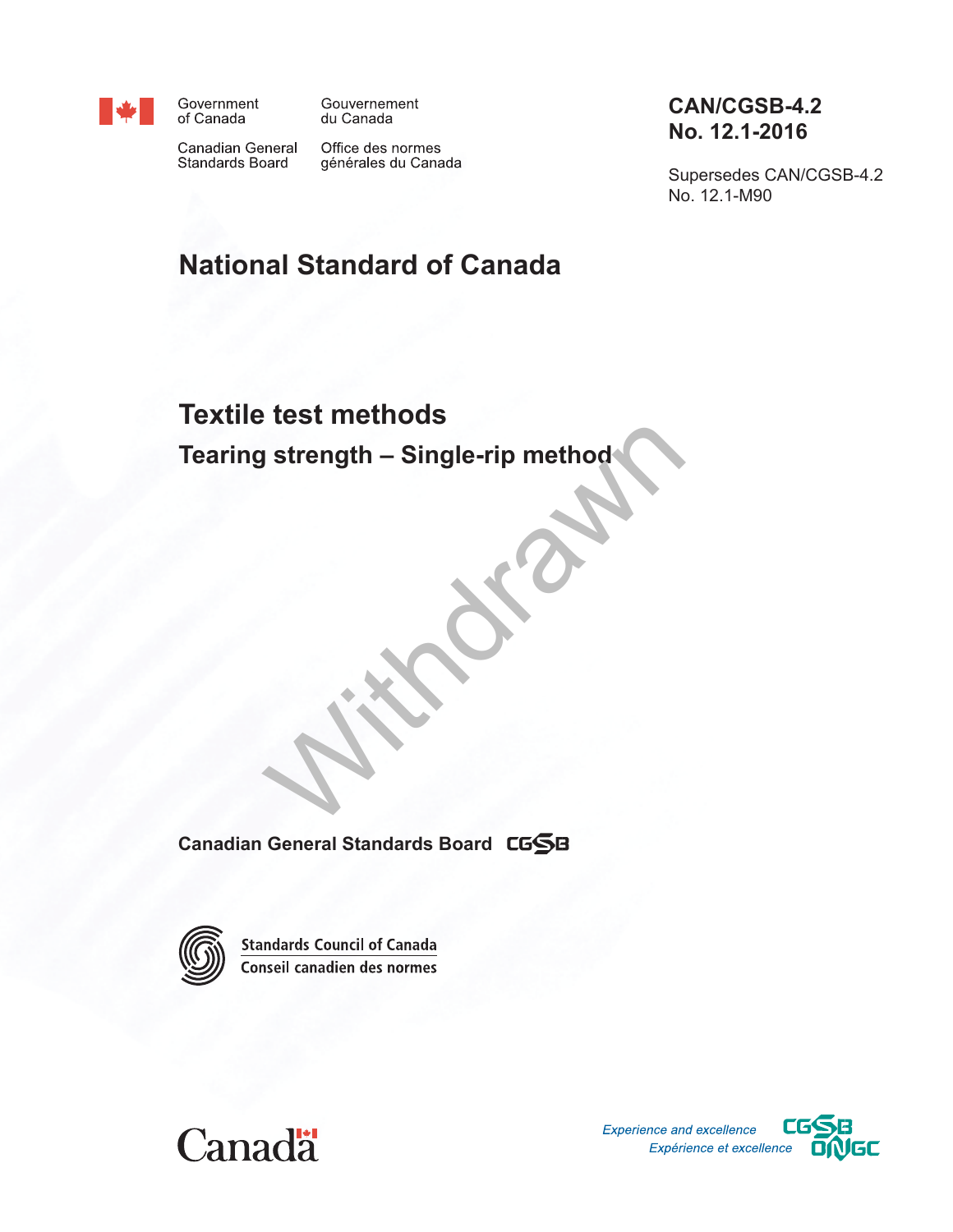The CANADIAN GENERAL STANDARDS BOARD (CGSB), under whose auspices this standard has been developed, is a government agency within Public Services and Procurement Canada. CGSB is engaged in the production of voluntary standards in a wide range of subject areas through the media of standards committees and the consensus process. The standards committees are composed of representatives of relevant interests including producers, consumers and other users, retailers, governments, educational institutions, technical, professional and trade societies, and research and testing organizations. Any given standard is developed on the consensus of views expressed by such representatives.

CGSB has been accredited by the Standards Council of Canada as a national standards-development organization. The standards that it develops and offers as National Standards of Canada conform to the criteria and procedures established for this purpose by the Standards Council of Canada. In addition to standards it publishes as National Standards of Canada, CGSB produces standards to meet particular needs, in response to requests from a variety of sources in both the public and private sectors. Both CGSB standards and CGSB national standards are developed in conformance with the policies described in the CGSB Policy and Procedures Manual for the Development and Maintenance of Standards.

CGSB standards are subject to review and revision to ensure that they keep abreast of technological progress. CGSB will initiate the review of this standard within five years of the date of publication. Suggestions for their improvement, which are always welcome, should be brought to the notice of the standards committees concerned. Changes to standards are issued either as separate amendment sheets or in new editions of standards.

An up-to-date listing of CGSB standards, including details on latest issues and amendments, and ordering instructions, is found in the CGSB Catalogue at our Web site — www.tpsgc-pwgsc.gc.ca/ ongc-cgsb/index-eng.html along with more information about CGSB products and services.

Although the intended primary application of this standard is stated in its Scope, it is important to note that it remains the responsibility of the users of the standard to judge its suitability  $\mathbf{r} \cdot \mathbf{t}'$  eir particular purpose.

The testing and evaluation of a product against this standard may require the use of materials and/or equipment that  $\epsilon$  ld  $\epsilon$  hazardous. This document does not purport to address all the safety aspects associated with its use. Anyone using  $\sim$  standard has the responsibility to consult the appropriate authorities and to establish appropriate health and safety practices in conjunction with any applicable regulatory requirements prior to its use. CGSB neither assumes nor accepts any responsibility for any injury or damage that may occur during or as the result of tests, wherever performed.

Attention is drawn to the possibility that some of the elements of this Canadian standard may be the subject of patent rights. CGSB shall not be held responsible for identifying any or all such patent rights. Users of this standard are expressly advised that determination of the validity of any such patent rights is entirely their own responsibility.

### **Language**

In this Standard, "shall" states a mandatory requirement, "should" expresses a recommendation and "may" is used to express an option or that which is permissible within the limits of this Standard. Notes accompanying clauses do not include requirements or alternative requirements; the purpose of a note accompanying a clause is to separate from the text explanatory or informative material. Annexes are designated normative (mandatory) or informative (nonmandatory) to define their application.

Further information on CGSB and its services and standards may be obtained from:

The Manager Standards Division Canadian General Standards Board Gatineau, Canada K1A 1G6

A National Standard of Canada is a standard developed by an SCCaccredited Standards Development Organization (SDO), and approved by the Standards Council of Canada (SCC), in accordance with SCC's: *Requirements and Guidance-Accreditation for Standards Development Organizations, and Requirements and Guidance-Approval of National Standards of Canada Designation*. More information on National Standard requirements can be found at www.scc.ca.

An SCC-approved standard reflects the consensus of a number of experts whose collective interests provide, to the greatest practicable extent, a balance of representation of affected stakeholders. National Standards of Canada are intended to make a significant and timely contribution to the Canadian interest.

SCC is a Crown corporation within the portfolio of Industry Canada. With the goal of enhancing Canada's economic competitiveness and social well-being, SCC leads and facilitates the development and use of national and international standards. SCC also coordinates Canadian participation in standards development, and identifies strategies to advance Canadian standardization efforts. Accreditation services are provided by SCC to various customers, including product certifiers, testing laboratories, and standards development organizations. A list of SCC programs and accredited bodies is publicly available at www.scc.ca

Users should always obtain the latest edition of a National Standard of Canada from the standards development organization responsible for its publication, as these documents are subject to periodic review.

# **How to order CGSB Publications:**

| we and revision to ensure that                                                                                                                                                                               | publicly available at www.scc.com                                                                                                                                                                     |
|--------------------------------------------------------------------------------------------------------------------------------------------------------------------------------------------------------------|-------------------------------------------------------------------------------------------------------------------------------------------------------------------------------------------------------|
| ogress. CGSB will initiate the<br>ears of the date of publication.<br>ich are always welcome, should<br>ndards committees concerned.                                                                         | Users should always obtain the late. edition of a National Sta<br>of Canada from the standivro. Hevelopment organization respo<br>for its publication, as these locuse and safe subject to periodic r |
| r as separate amendment sheets                                                                                                                                                                               | The responsibility for $\psi_{\mathbf{r}}$ in standards as NSCs rests with                                                                                                                            |
| andards, including details on<br>dering instructions, is found in<br>te — www.tpsgc-pwgsc.gc.ca/<br>more information about CGSB                                                                              | Standards Cou. <sup>1</sup> Canada<br>55 Me <sup><math>\cdot</math></sup> and <sup>ot</sup> reet, saite 600<br>Ottav <sub>9</sub> , O' .a, K1P 6L5, CANADA                                            |
| cation of this standard is stated<br>at it remains the responsibility.<br>udge its suitability $\lambda$ t' eir                                                                                              | <b>Low to order CGSB Publications:</b>                                                                                                                                                                |
| luct against this star and man<br>ipment that c ld l haza lous.                                                                                                                                              | by telephone $-$ 819-956-0425 or<br>$-1-800-665-2472$                                                                                                                                                 |
| address all the safe aspects<br>using $\frac{1}{2}$ star 'ard r s the                                                                                                                                        | by fax<br>$-819-956-5740$                                                                                                                                                                             |
| ate auth ritic and to establish<br>$i \circ$ in c njuncu. with any<br>prior vits se. CGSB neither<br>y for any  y or damage that                                                                             | by mail<br>- CGSB Sales Centre<br>Gatineau, Canada<br>K1A1G6                                                                                                                                          |
| ests, wherever performed.<br>nat some of the elements of this<br>et of patent rights. CGSB shall<br>g any or all such patent rights.<br>lvised that determination of the<br>tirely their own responsibility. | - Place du Portage<br>in person<br>Phase III, 6B1<br>11 Laurier Street<br>Gatineau, Quebec                                                                                                            |
|                                                                                                                                                                                                              | by email<br>- ncr.cgsb-ongc@tpsgc-pwgsc.gc.ca                                                                                                                                                         |
| ndatory requirement, "should"<br>y" is used to express an option<br>e limits of this Standard. Notes                                                                                                         | on the Web $-$ www.tpsgc-pwgsc.gc.ca/ongc-cgsb/<br>index-eng.html                                                                                                                                     |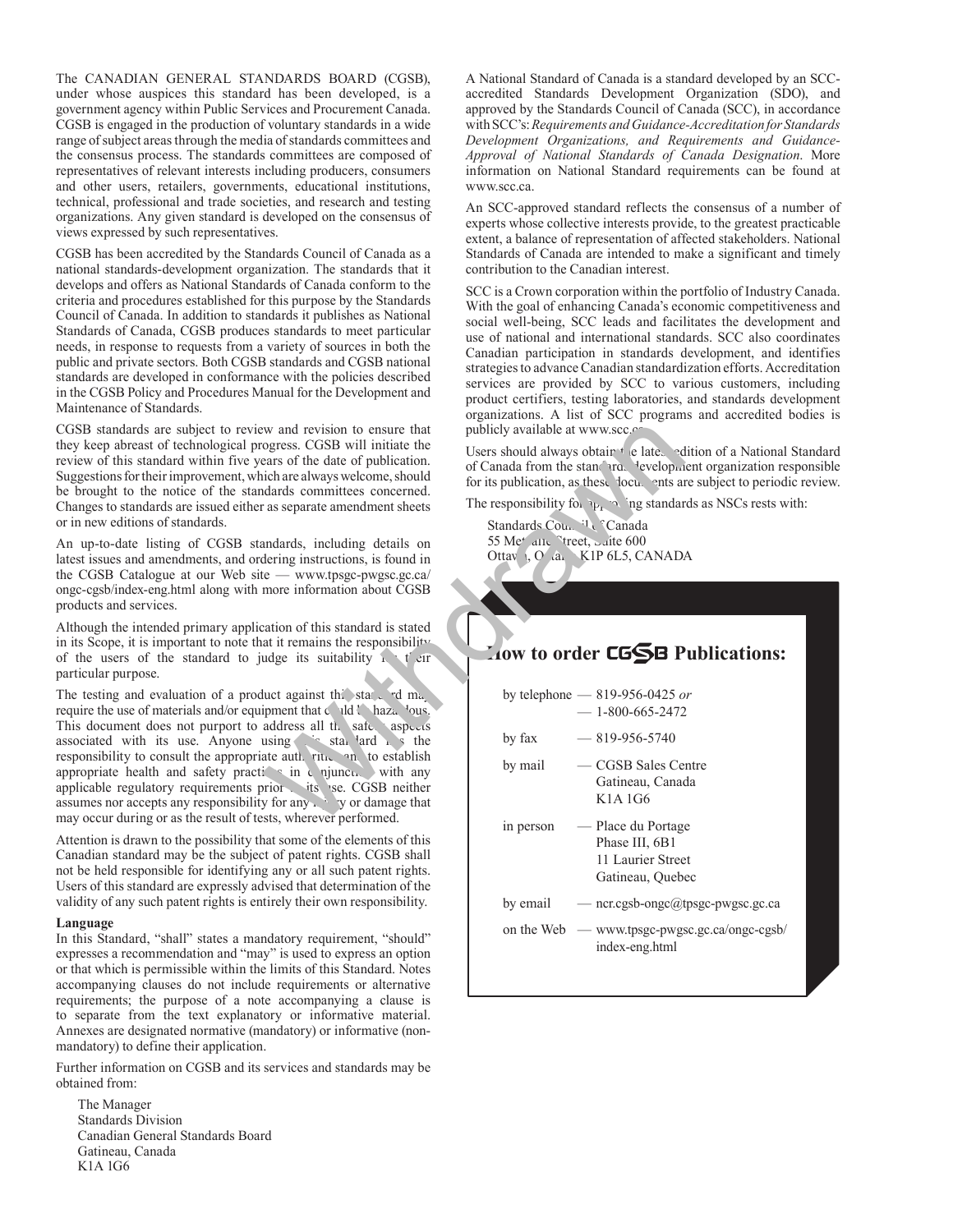**NATIONAL STANDARD OF CANADA CAN/CGSB-4.2**

**No. 12.1-2016**

Supersedes CAN/CGSB-4.2 No. 12.1-M90

# **Textile test methods**

# **Tearing strength – Single-rip method**

CETTE NORME NATIONALE DU CANADA EST DISPONIBLE EN VERSIONS FRANÇAISE ET ANGLAISL ORME NATIONALE DU CANADA EST DIS. ONIB.<br>FRANÇAISE ET ANGLAIS.<br>CS 5 060.30

 $CS 5.080.30$ 

Published February 2016 by the **Canadian General Standards Board**  Gatineau, Canada K1A 1G6

© HER MAJESTY THE QUEEN IN RIGHT OF CANADA, as represented by the Minister of Public Services and Procurement, the Minister responsible for the Canadian General Standards Board (2016).

No part of this publication may be reproduced in any form without the prior permission of the publisher.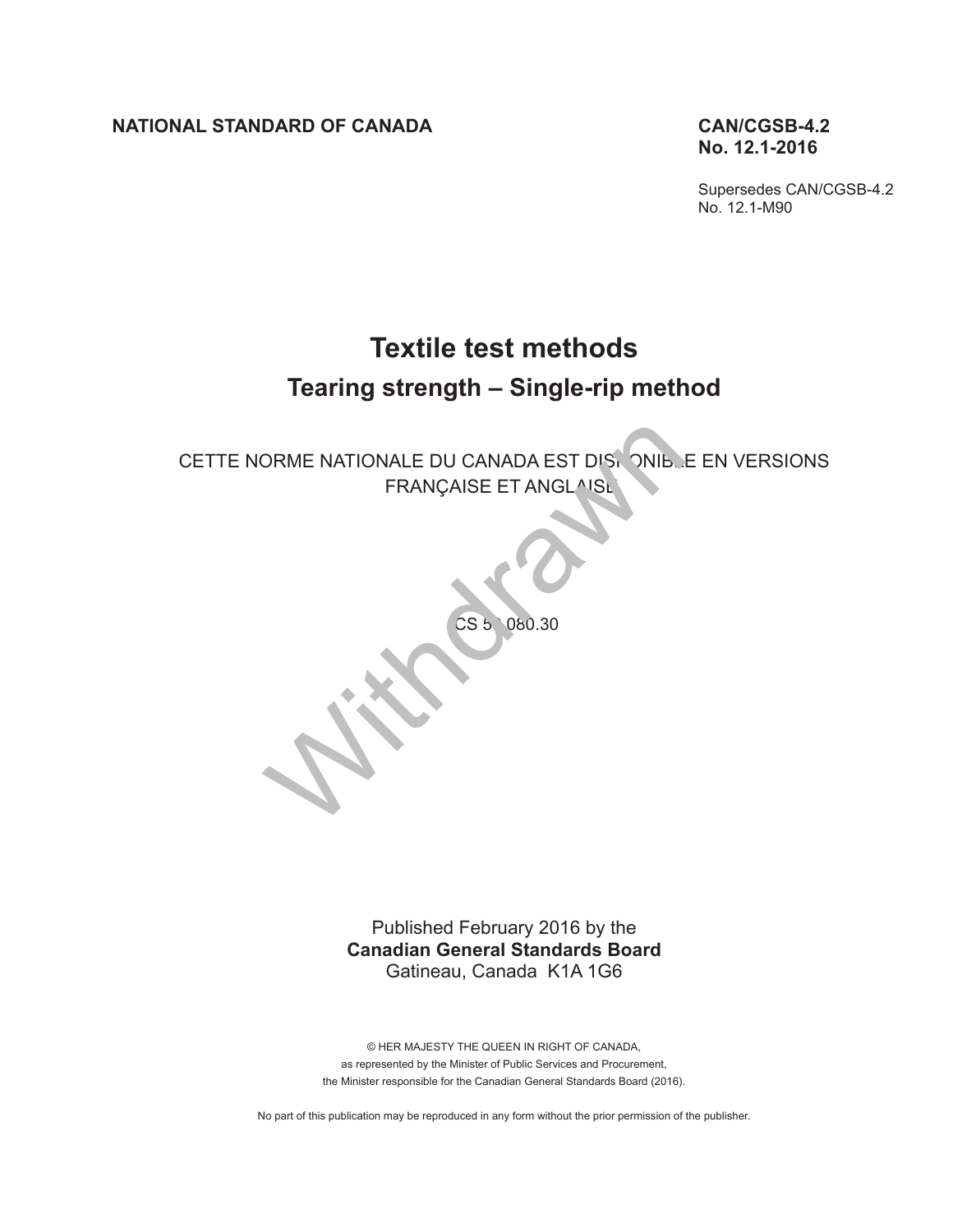# **CANADIAN GENERAL STANDARDS BOARD**

# Committee on Textile Test Methods and Terminology

# *(Voting membership at date of approval)*

### **Chair**

Davie, N. Consultant (General interest)

# **General interest category**

Batcheller, J. **Batcheller**, J. **Example 20** University of Alberta Carrick, D. Consultant Man, T.M. Consultant Schumann, E. Consultant

# **Producer category**

# **Regulator category**

# **User category**

# **Secretary (non-voting)**

Horne, L. **Horne**, L. **Example 20** and  $\overline{U}$  University of Manitoba Tait, C. National Defence/DSSPM

Adam, C. Tencate Protective Fabrics Lankin, G. **LAC-MAC Limited** Lawson, L. **Lawson, L. Lawson, L. Lawson, L. Lawson, L. Lawson, L. Lawson, L. Lawson, L. Lawson, L. Lawson, L. Lawson, L. Lawson, L. Lawson, L. Lawson, L. Lawson, L. Lawson, L. Lawson, L. La** O'Neill, B. The Condon Hospital Linen Service Inc. Orzel, A. **Lincoln Fabrics** td. Taylor, V. **Invista (Canada)** Co. Consultant<br>
National Defence/DSSPM<br>
Tencate Protective Fabrics<br>
LAC-MAC Limited<br>
Davey Textile Solution<br>
London Hospital Labors<br>
Lincoln Fabrics 1d.<br>
Invista (Carabical Labors)<br>
Health Canada, CPSD – Risk Management Bureau

Korpan, M. Korpan, M. Health Canada, CPSD – Risk Management Bureau Szabo, J. **Industry Canada** 

Andersson, C. **Health Canada, CPSD** – Risk Assessment Bureau Bowie, K. **Public Works and Government Services Canada** Covernment Services Canada D'Entremont, E. **Royal Canadian Mounted Police** Izquierdo, V. Textile Technologies Centre Litva, M. Canada Border Services Agency Smith, I. **Exova Group Ltd.** Tebbs, C. **International Drycleaners Congress** Zhao, J. **National Defence/QETE** 

Grabowski, M. Canadian General Standards Board

*Acknowledgment is made for the translation of this National Standard of Canada by the Translation Bureau of Public Services and Procurement Canada.*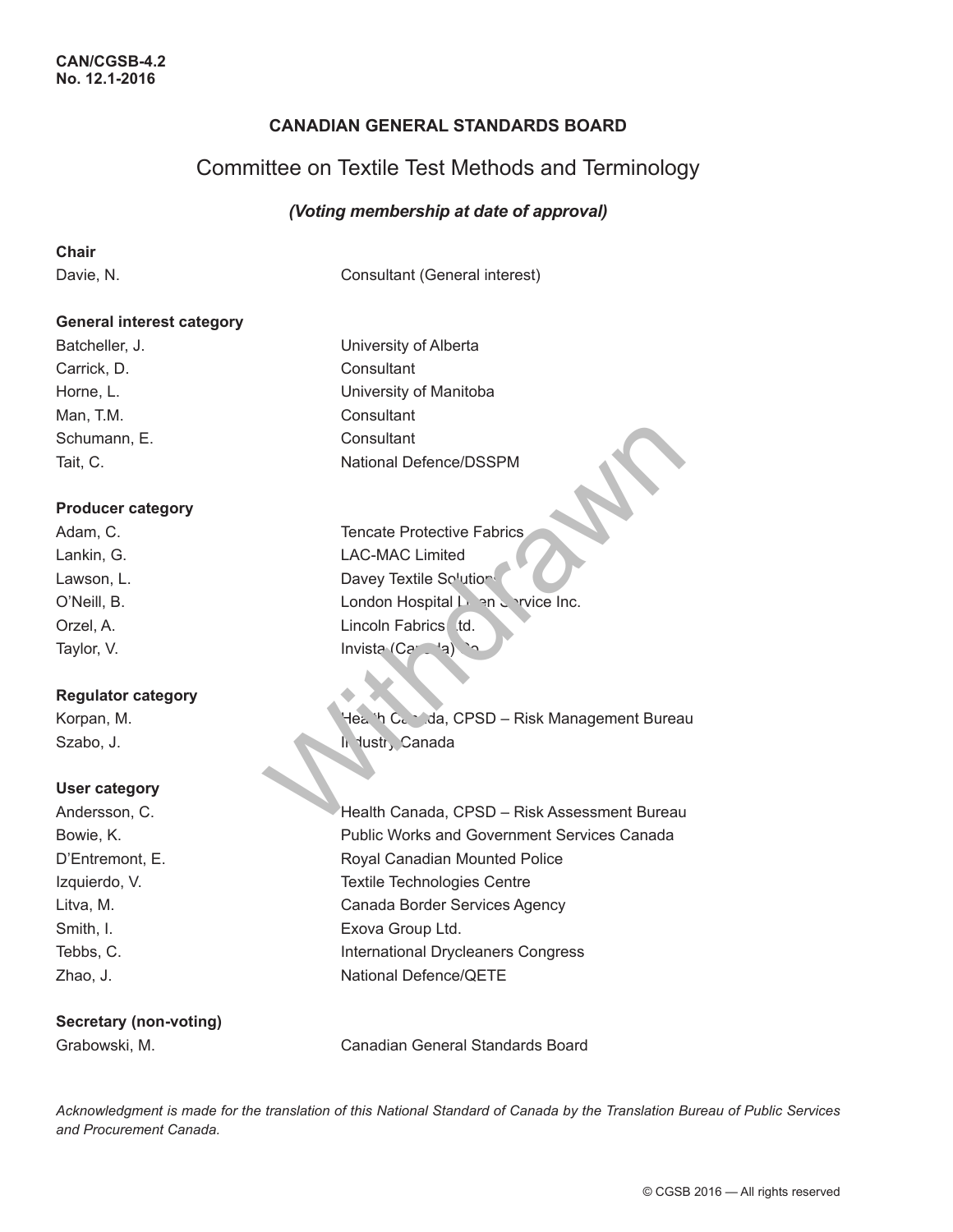# **Contents**

# Page

| 1                |  |
|------------------|--|
| $\overline{2}$   |  |
| 3                |  |
| $\boldsymbol{4}$ |  |
| 5                |  |
| 6                |  |
| $\overline{7}$   |  |
| 8                |  |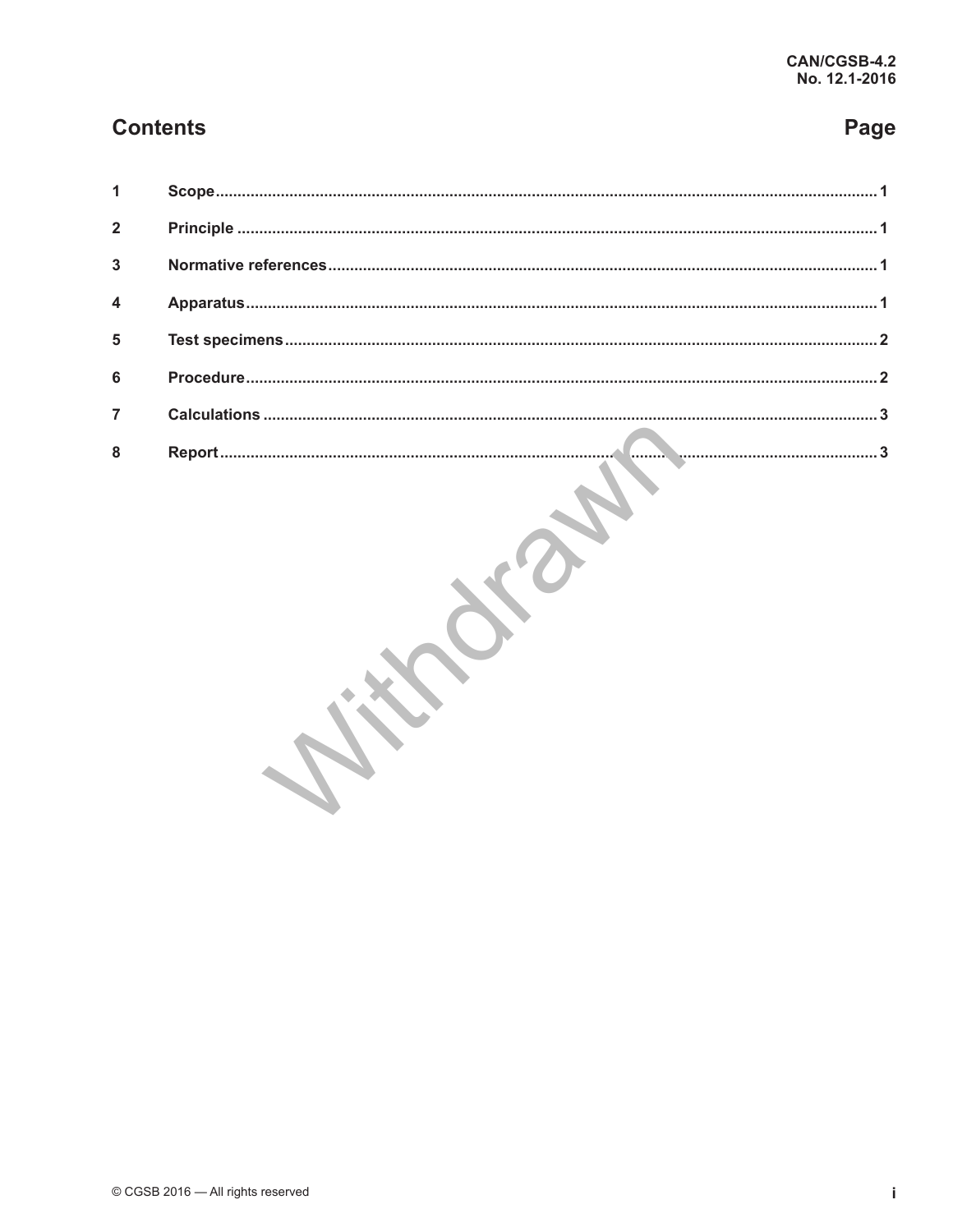Supersedes CAN/CGSB-4.2 No. 12.1-M90

# **Textile test methods Tearing strength – Single-rip method**

# **1 Scope**

This method determines the tearing strength of woven fabrics by the single-rip procedure.

The testing and evaluation of a product against this method may require the use of materials and/or equipment that could be hazardous. This document does not purport to address all the safety aspects associated with its use. Anyone using this method has the responsibility to consult the appropriate authorities and to establish appropriate health and safety practices in conjunction with any applicable regulatory requirements prior to its use.

# **2 Principle**

The force required to propagate a single-rip tear through a fabric is recorded and its maximum values in successive equal intervals of tearing are averaged.

# **3 Normative references**

The following normative documents contain provisions of at, through reference in this text, constitute provisions of this method. The referenced documents may be  $o<sup>k</sup>$ .  $\therefore$  ed.  $\therefore$  m the source noted below.

NOTE The address provided below was valid at the  $\alpha$  the of publication of this method.

An undated reference is to the latest  $\vec{v}$  on  $\vec{v}$  revision of the reference or document in question, unless otherwise specified by the authority applying this method. A dated reference is to the specified revision or edition of the reference or document in questicn. propagate a single-rip tear through a fabric is recoiled and its<br>ing are averaged.<br> **Efferences**<br>
we documents contain provisions at through reference in the<br>
renced documents may be o<sup>b</sup> in ed. In the source noted below<br>

# **3.1 Canadian General Standards Board (CGSB)**

CAN/CGSB-4.2 — *Textile i*<sub>c</sub> <sup>+</sup>*i*</sup> *ethods:* 

- No. 1 *Precision and accuracy of measurements*
- No. 2 *Conditioning textile materials for testing*
- No. 9.1 *Breaking strength of fabrics* — *Strip method* — *Constant-time-to-break principle.*

# **3.1.1 Source**

The above may be obtained from the Canadian General Standards Board, Sales Centre, Gatineau, Canada K1A 1G6. Telephone 819-956-0425 or 1-800-665-2472. Fax 819-956-5740. Email ncr.cgsb-ongc@tpsgcpwgsc.gc.ca. Web site www.tpsgc-pwgsc.gc.ca/ongc-cgsb/index-eng.html.

# **4 Apparatus**

**4.1 Constant-rate-of-extension (CRE) machine:** a testing machine in which one end of the specimen is held by a virtually stationary clamp and the other end of the specimen is gripped in a clamp that is driven at a constant speed. A suitable system for detecting and recording the force applied is provided.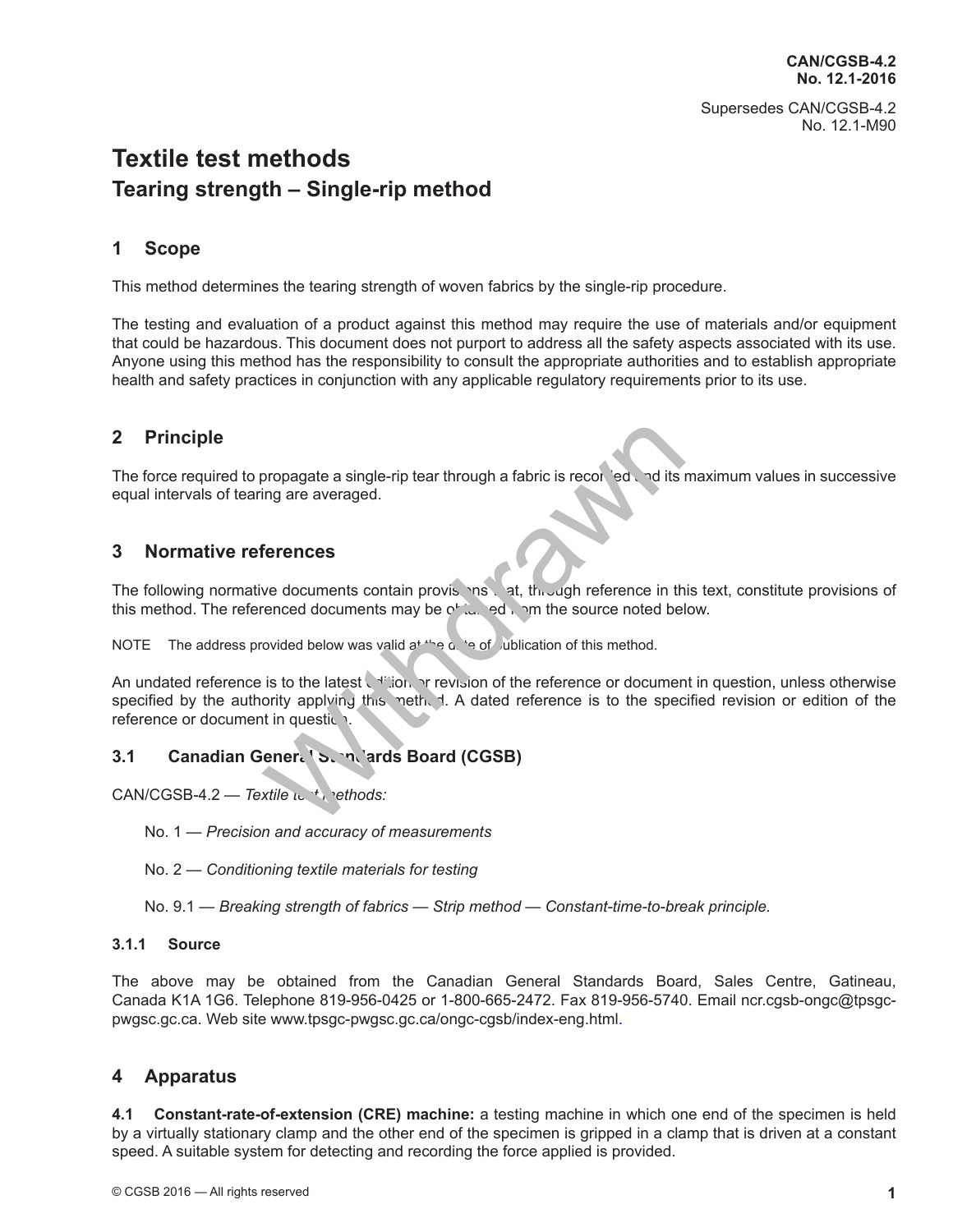# **CAN/CGSB-4.2 No. 12.1-2016**

**4.2 Constant-rate-of-traverse (CRT) machine:** a testing machine in which one end of the specimen is held by a clamp driven at a constant speed while the other end is gripped in a clamp attached to a weighing mechanism of a type that permits movement of the attached clamp, e.g., as in pendulum machines. The specimen is therefore not extended at a constant rate.

NOTE Significant errors due to inertia are frequently encountered in testing machines in which the moving parts of the weighing mechanisms are massive (e.g., CRT machines), especially if such machines are used on materials with low extensibilities or are operated at high speeds. Caution should therefore be exercised in testing other than conventional materials and in testing specimens that break near the lower end of the force range of such machines.

**4.3** Both types of machines shall have a suitable capacity (see 6.3) and operate with the driven clamp moving at a speed of  $300 \pm 10$  mm/min.

NOTE Due to the presence of inertia factors in the pendulum-type testing machine, the values for tearing strength of a given fabric determined by this method on pendulum types and inertialess types of machines will usually differ. The difference is usually small and varies with the fabric under test. Values from the two types of machine cannot be correlated by any numerical factor valid for fabrics in general.

**4.4** Both gripping surfaces of the clamps shall measure 25 x 50 mm or mode, with the longer dimension perpendicular to the direction of the application of the force. The distance between the clamps at the start of the test shall not be more than 75 mm. The ratchet pawls of the CRT (pendulum) type machine shall be rendered inoperative during the test.

# **5 Test specimens**

**5.1** Specimens shall be cut 50 mm wide and 150 mm long. Two sets of specimens are required, one set for warp tearing strength, having the longer dimension parallel to the veft yarns, and the other set for weft tearing strength, having the longer dimension parallel to the warp varns. Specimens shall be cut in such a manner that no two warp-tearing specimens shall involve the tearing on the same warp yarns nor any two weft-tearing specimens shall involve the tearing of the same weft yarns. The number of specimens torn shall be not less than five in each direction. If the precision with which the tearing strength to be measured is specified, refer to CAN/CGSB-4.2 No. 1 for procedures to determine the number of test specimens required. If this is not known, the number of specimens indicated in this paragraph shall be taken, subject to the provisions of 6.3. Depending upon the relationship between the tearing strength of the fabric  $\epsilon_0$  the capacity of the testing machine, composite specimens may be used (see 6.3). of the clamps shall measure 25 x 50 mm or mc e, we the condition of the force. The distance bett see, the clamptar of the condition of the CRT (pendu<sup>tu</sup>m), type macket 5 mm. The ratchet pawls of the CRT (pendu<sup>tum</sup>), typ

**5.2** A cut 75 mm in length is made it. the shorter shorter starting at the centre of one of the short edges, to form two "tails" for clamping in the testing machine. From a point on the lengthwise cut 40 mm from the end of the specimen, a pencil line shall be drawn across each tail, making an angle of 65° with the centre line of the specimen, as shown in Figure 1.

# **6 Procedure**

**6.1** Condition the specimens in accordance with CAN/CGSB-4.2 No. 2.

**6.2** Secure one tail of the specimen in the upper clamp of the testing machine and the other tail in the lower clamp in such a manner that the 65° pencil lines are placed centrally along the proximal edges of the clamp faces, and the two tails present the same surface of the fabric to the operator. Start the testing machine and obtain an autographic record of the force-elongation curve corresponding to a minimum of 40 mm of tearing in the specimen.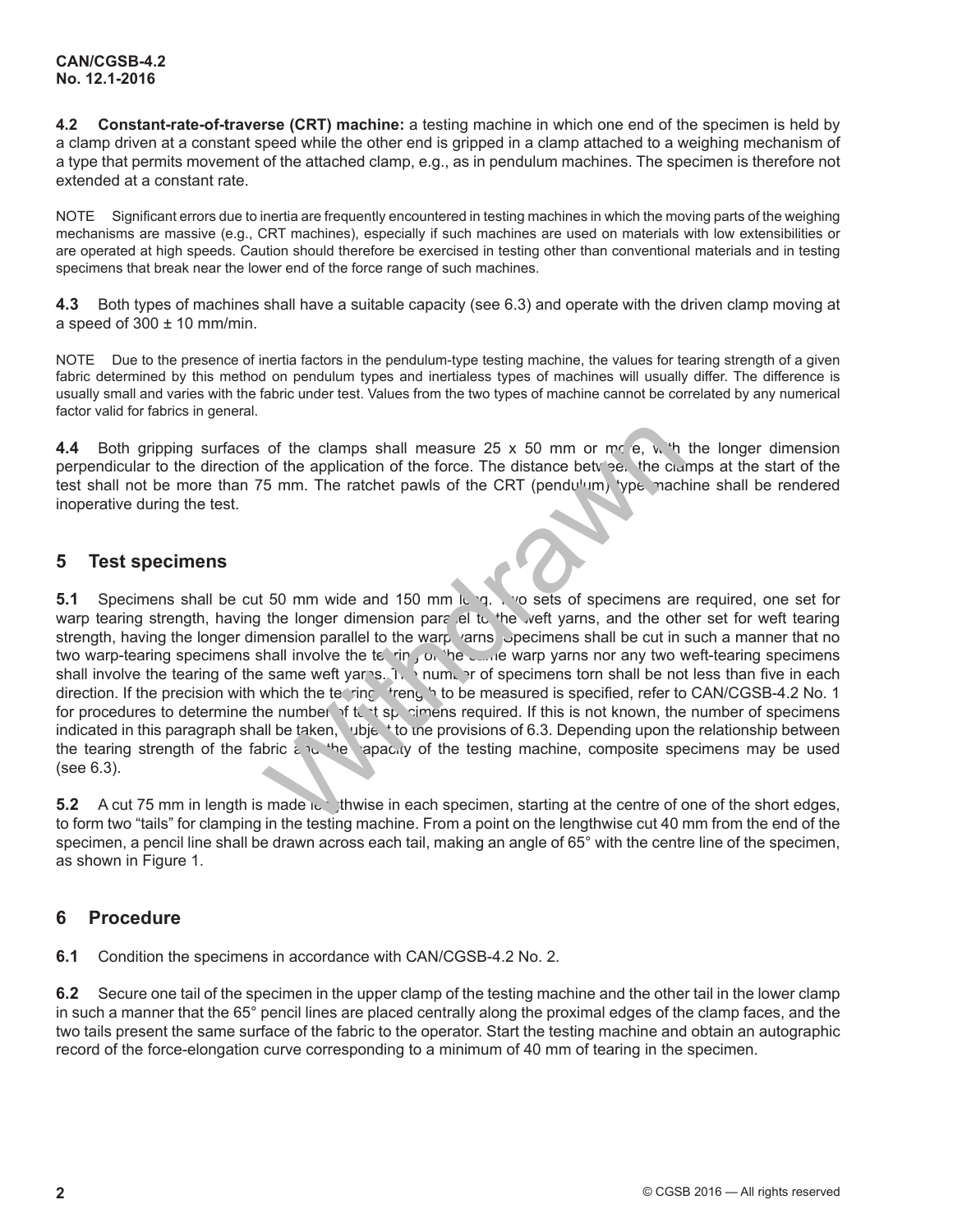**6.3** If the tearing strength of a single specimen is less than 10% of the capacity of the testing machine, use composite specimens to obtain a tearing force of at least 10% of the capacity of the machine. In such cases, not fewer than three such composite specimens shall be tested. Composite specimens shall consist of two or more individual specimens, superimposed and clamped together in the machine, to be torn simultaneously. The individual specimens comprising each composite specimen shall be fastened together at the corners to assist in aligning them correctly in the clamps of the testing machine.

**6.4** The autographic record obtained will normally consist of a succession of peak force values corresponding to the rupturing of successive yarns or groups of yarns during tearing. Disregard the initial peak force because it is frequently greater than subsequent peak forces and therefore shall not be included in the calculation of the average tearing strength. Immediately after the first peak, record the maximum force for each of the five successive 5 mm intervals of tearing in the specimens.

**6.5** In "regular" tearing, the crosswise yarns are extended and ruptured successively along the line of the tear. It may occasionally be found that yarns pull out of either tail instead of breaking in proper sequence. When this occurs, the force recorded includes forces other than those required for regular tearing. This behaviour is readily detected by inspection of the specimens during or after the tearing tests. Either the portion of the record affected by this behaviour shall be rejected or the tearing behaviour of the fabric shall  $f \neq r$ , orted as "irregular".

# **7 Calculations**

**7.1** Calculate the tearing strength of each single or compressing specimen tested by averaging the five maximum force values obtained from the record.

**7.2** For each direction of the fabric, calculate the verage tearing strength as the sum of the values obtained for all specimens (single or composite) divided by the number of individual specimens torn.

# **8 Report**

Report the following information:

**8.1** The average tearing strangth values, in newtons, for warp and weft separately as the tearing strength (singlerip method) of the sample.

NOTE The average result for the specimens tested is an estimate of the true average for the material under test. A measure of the reliability of this estimate can be obtained by determining the confidence interval (CAN/CGSB-4.2 No. 1, 6.2) within which the true mean will lie for any given probability. The specimens during or after the tearing tests. Either the projected or the tearing behaviour of the fabric shall  $Y_s$  re, orther the record.<br>
arring strength of each single or comprome specifies hall  $Y_s$  re, orther the

**8.2** The type of machine used.

**8.3** Any irregular tearing behaviour, such as reversion of the tear to the crosswise direction of the specimen or the withdrawal of crosswise yarns from either tail during the test.

**8.4** The number of this method: CAN/CGSB-4.2 No. 12.1-2016.